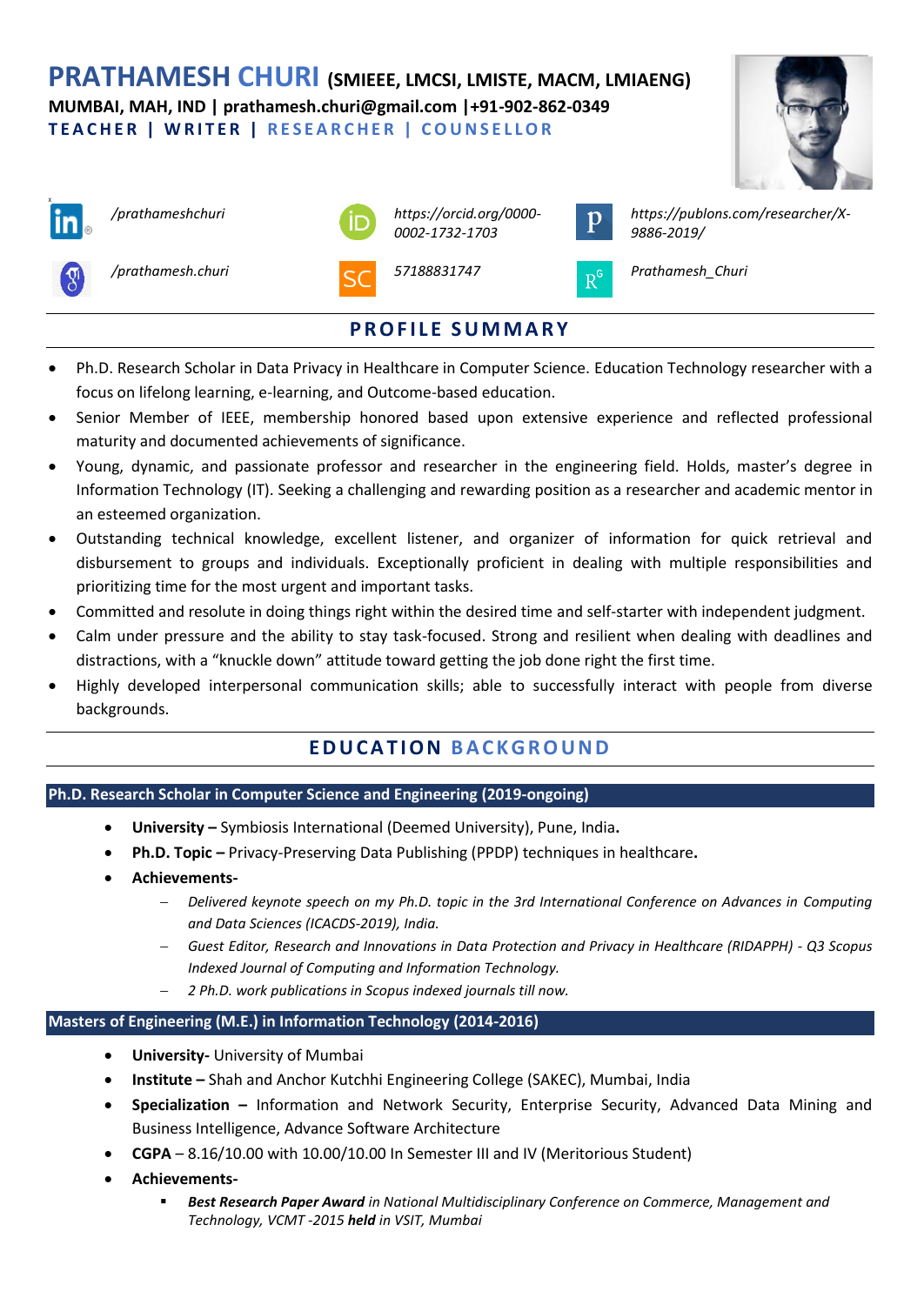- *Opportunity to present a paper in the First International Conference in Science and Technology (TICST) for M.E- Final Year project at Rajmangala University of Technology (RMUTT University), Thailand.*
- *Meritorious Student with 10.00/10.00 CGPA in the final year of M.E.*

#### **Bachelors' of Engineering (B.E.) in Computer Engineering (2009-2013)**

- **University –** University of Mumbai
- **Institute – Vidyalankar** Institute of Technology (VIT), Mumbai
- **Percentage –** 76 % (Distinction Second Topper)
- **Responsibilities and Position –**
	- − *Class Representative (CR) from 2009-2013*
	- − *Member of Cultural Committee, Students' Council, VIT*
	- − *Documentation Head of Technical Committee, Students' Council, VIT*
	- − *Event Head – Fervor- Annual Technical Festival, Students' Council, VIT*
- **Achievements –**
	- − *Meritorious Student: B.E (Computer Engineering) Batch of 2013.*

#### **H.S.C. in General Sciences (2007-2009)**

- **University/ Board –** Maharashtra State Board Mumbai Division
- **Institute –** Tarapur Vidya Mandir, Palghar
- **Specialization –** Physics, Chemistry, Mathematics, Biology
- **Percentage –** 81.33 %

#### **S.S.C. in General Sciences, Social Science and Language (2007)**

- **University/ Board –** Maharashtra State Board Mumbai Division
- **Institute –** Dr. S. D. Vartak Vidyalaya, Palghar
- **Percentage –** 88.33 %
- **Achievement-** School Topper (Secured 1<sup>st</sup> Rank)

## **T E C H N I C A L S K I L L S**

| <b>Software</b>         | Eclipse, Android Studio, Net beans, JDK, ARX Data anonymization tool     |
|-------------------------|--------------------------------------------------------------------------|
| <b>Operating System</b> | Windows XP/vista/ 7/8/Linux (Ubuntu)/apple iOS/android                   |
| <b>Languages</b>        | C, C++, JAVA, Android, Python                                            |
| <b>Web Technology</b>   | HTML, CSS and JavaScript                                                 |
| <b>Database</b>         | Oracle8/9/10g, MySQL, Microsoft Server 8/9/10                            |
| <b>Area of Interest</b> | Data Privacy, Education Technology, Information Security & Cryptography. |

## **OR G A N I S A T I O N A L E X P E R I E N C E**

#### **Assistant Professor – SVKM's NMIMS Mukesh Patel School of Technology Management and Engineering**

Working as an Assistant Professor in the Department of Computer Engineering from July 2016. Currently Teaching to Bachelor and Master level Students at NMIMS-Deemed University.

**Courses offered to teach:** Programming Languages and Data Structure, Web Technology, System Security, Distributed Computing, E-Commerce, Android Programming, Computer Networks.

**Feedback:** Top 5% consistent feedback received from Department is - 6.1/7.0 (The academic year 2016-2018)

#### **Roles and Responsibilities:**

- − *Departmental Timetable Committee Member (July 2016-June 2017)*
- − *Domain Coordinator- Web and Programming Languages (July 2018- Current)*
- − *FDP In-charge for the Department (July 2018- Current)*
- − *Faculty Mentor – Network for the Open Web – Mozilla Club (July 2018- Current)*

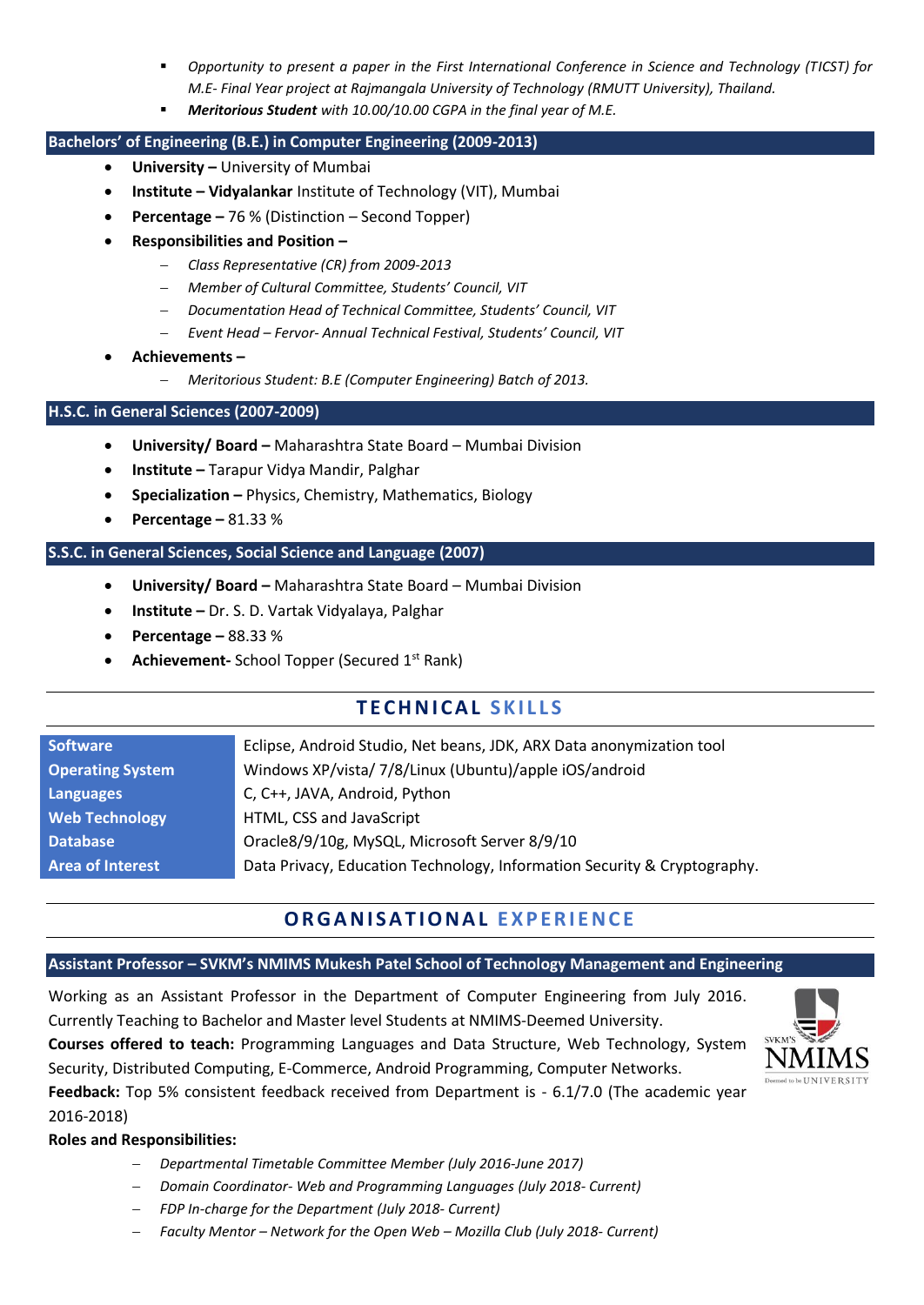- − *Faculty Mentor – MPSTME Student Councils' Editorial Board (2018-2020)*
- − *ABET Criteria 6 (Faculty Development) Member (July 2018- Current)*
- − *NIRF Core Team Member – 2019*
- − *SPOC of MPSTME Website.*
- − *Super-core mentor – MPSTME Students' Council*

#### **Lecturer - Vidyavardhini's college of Engineering and Technology [VCET] (Affiliated to University of Mumbai***)*

Worked as a Lecturer in the Department of Information Technology from July 2014- May 2016 (2 years).

**Courses offered to teach:** Programming Languages, Advanced Database Management System. **Roles and Responsibilities:** 

- − *Placement Coordinator (July 2014-June 2015)*
- − *Class In-charge (January 2015- June 2015)*
- − *Student Council Selection Committee Member (July 2014-June 2015)*

## **POSITIONS HELD**

#### **National Positions**

- **Controller of Examinations- 2015**, Maharashtra State Board of Technical Education (MSBTE), Mumbai Division, for conducting MS-CIT Exams.
- **Trainer**, Infosys Campus Connect Program (2017-2019), Infosys Limited, for teaching Python Programming Language.
- **Super core mentor,** Students' Council, NMIMS MPSTME mentoring student's events and activities.
- **Faculty In-charge**, Editorial Board (2017- current), Students' Council, NMIMS MPSTME, for handling additional responsibility of mentor of the editorial board of MPSTME's Students' Council.
- **Faculty Mentor**, Network for the Open Web (N.O.W.), Mozilla Club (2017-2019), NMIMS MPSTME Chapter, for handling additional responsibility of mentor of Mozilla club of MPSTME
- **Board of Studies (BoS) Member,** Patkar-Varde Autonomous Institute (A Constituent of the University of Mumbai), to structure the curriculum of B.Sc and M.Sc in Information Technology Programs.

#### **International Positions**

- 1. **Associate Editor**, International Journal of Advances in Intelligent Informatics (IJAIN), Published by Informatics Department - UAD, UTM Big Data Centre - UTM, and ASCEE, Indonesia (Indexing- *Scopus Q4: Artificial Intelligence, Cite-Score- 1.14, SJR-0.243, SNIP-0.490)*
- 2. **Associate Editor**, International Journal of Innovative Teaching and Learning in Higher Education (IJITLHE)*,* IGI Global, USA
- 3. **Editorial Board Member**, International Journal of Forensic Software Engineering (IJFSE)- Inderscience publishers, USA (Indexing- Cabell's Directory of Publishing Opportunities, Google Scholar)
- 4. **Editorial Review Member**, International Journal of Information Security and Privacy (IJISP), IGI-Global, USA (Indexing: Web of Science ESCI and SCOPUS, Cite-Score- 0.9, SJR-0.139, SNIP-0.403)
- 5. **Editorial Review Member**, International Journal of Smart Sensor Technologies and Applications (IJSSTA), IGI Global, USA
- 6. **Peer Reviewer**
	- − *IEEE Transactions on Education*, Indexing: Scopus Q1 (Cite score 5.5, SJR-0.877, SNIP- 2.264), SCI (Impact factor-1.855, Influence score-0.336)
	- − *Springer International Journal of Educational Technology in Higher Education*, Indexing**:** Scopus (Cite score –5.6, SJR-1.066, SNIP- 2.895), SSCI (Impact factor-3.08)
	- − *Springer Educational Technology Research and Development,* Indexing: Scopus (Cite score –5.5, SJR-

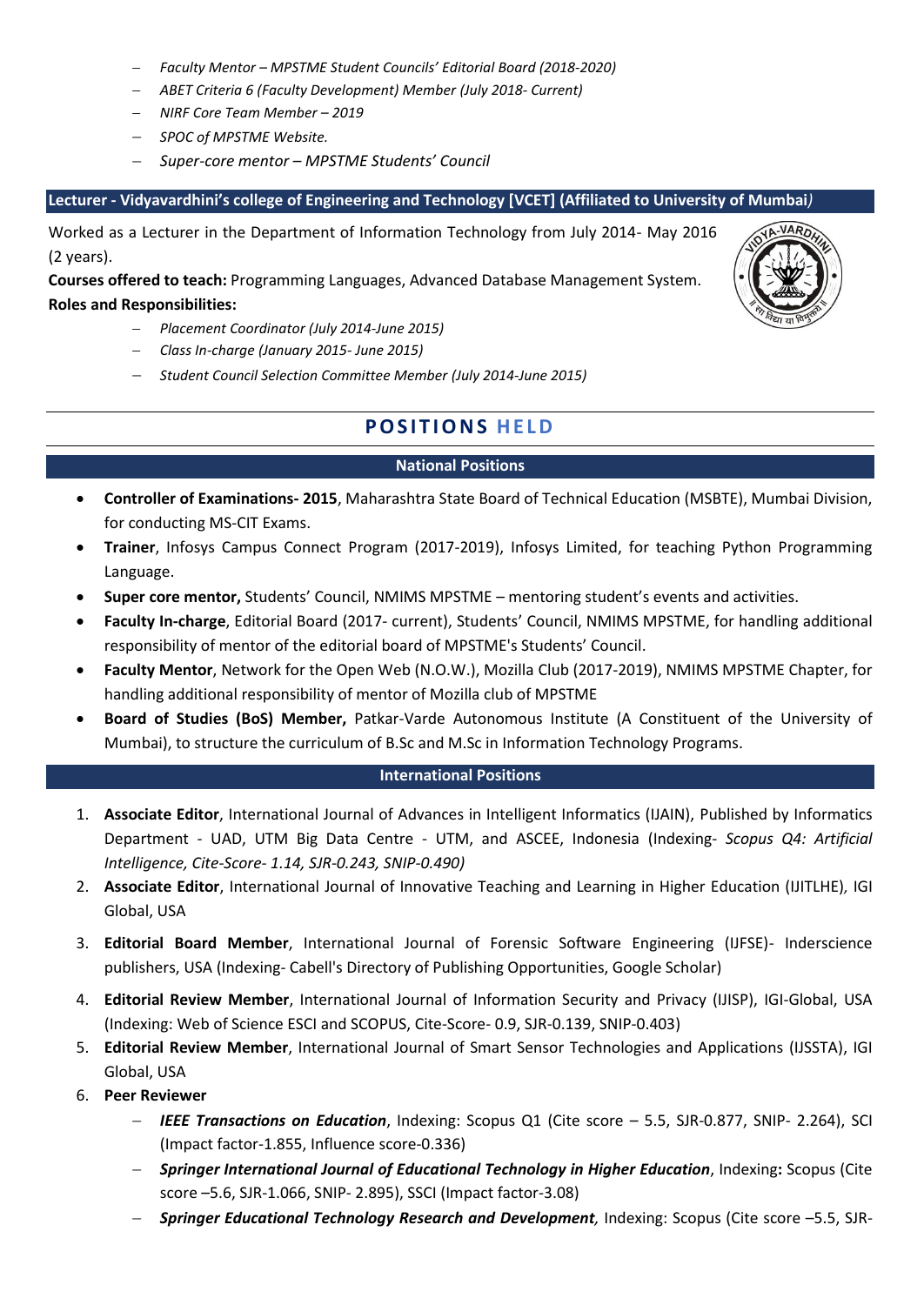1.321, SNIP- 2.194), SSCI (Impact factor-2.303)

- − *Springer Education and Information Technologies*, Indexing: Scopus (Cite score –3.6, SJR-0.782, SNIP-1.527), SSCI
- − *Springer International Journal of Data Science and Analytics*, Indexing: Scopus (Cite score: 3.6), ESCI
- − *Eurasia Journal of Mathematics, Science and Technology Education*, Indexing: Scopus (Cite score: 3.01, Q2)
- − *Emerald Journal of Applied Research in Higher Education*, Indexing: Scopus (Cite score –1.2), Emerging Source Citation Indexed
- − *International Journal of Engineering Pedagogy* (Invited Peer reviewer), Indexing: Scopus Cite score: 1.5, SJR- 0.346, SNIP- 0.431
- − *Advances in Science, Technology and Engineering Systems*, Indexing: Scopus (Cite score –0.6, SJR-0.14, SNIP- 2.895)
- − **Learning and Teaching in Higher Education: Gulf Perspectives**, Emerald publications, Indexing: Scopus, ESCI
- − **Journal of Engineering Science and Technology (JESTEC),** Taylor's University, Indexing: Scopus Q2 (SJR-0.24), ESCI
- − **Journal of Real-time Image Processing, Springer,** Indexing: Scopus (Cite score- 4.2 SJR 0.445), SCI-E (Impact factor- 1.968)
- − **World Journal of Engineering**, Emerald, Indexing: Scopus (Cite score 1.2), ESCI
- − **SN Computer Science,** Springer
- 7. **Program Committee Member**, The International Conference on Engineering, Technology and Education (TALE)
	- − *Tenure: 2018-current*
	- − *Conference Locations: NSW Wollongong, Australia (TALE 2018), Yogyakarta, Indonesia (TALE 2019), Takamatsu, Japan (TALE 2020)*
	- − *Conference Type – Asia Pacific flagship Conference Organised by the IEEE Education Society*
	- − *Role and Responsibilities: Appointing Reviewers, Review papers.*
- 8. **International Advisory Board Member,** Scientific Innovation Research Group (SIRG), Egypt
	- − *Tenure: 2019-Current*
	- − *Role and Responsibilities: Mentoring International Students on research projects.*
- 9. **Book Reviewer**, Network Security, and Cryptography by Tata McGraw-Hill Publications.
	- − *Book Name: Network Security and Cryptography*
	- − *Author: Atul Kahate*
	- − *ISBN: 978-1259-02882*
- 10. **Book Chapter Reviewer**, IGI Global Publishing, USA
	- − *Book Name: Handbook of Research on Predictive Intelligence Using Big Data and the Internet of Things*
	- − *Chapter Name: Big Data Model and Architecture for Learning Analytical Systems.*
- 11. **Technical Program Committee Member** of International Conferences (IEEE, Springer, ACM)
	- − *International Conference on Computing, Communication and Security (ICCCS-2015, 2016, 2017, 2018, 2019), Mauritius.*
	- − *3 rd International Conference on Computing for sustainable global development (INDIACom-2016), New Delhi*
	- − *8 th IEEE International Conference on Engineering Education (ICEED-2016). Malaysia*
	- − *8 th International Conference on University Learning and Teaching (INCULT-2016), Thailand*
	- − *IEEE International Conference on Advances in Computing and Data Sciences (ICACDS-2016, 2017, 2018, 2019, 2020), India*
	- − *3 rd Advanced Research in Material Sciences, Manufacturing, Mechanical, and Mechatronic Technology International Conference.*
	- − *International Conference on Art, Business, Education and Social Science – ABESS -2017, Malaysia*
	- − *3 rd International Multidisciplinary Engineering Research Conference – MERCon 2017, Sri-Lanka*
	- − *3 rd International Conference on Education – ICOED 2017*
	- − *3 rd Advanced Research in material science, manufacturing mechanical and mechatronic engineering technology – AR4MET 2017*
	- − *Springer International Conference on Advances in Computing and Data Sciences (ICACDS-2017, ICACDS 2018, ICACDS 2019), India*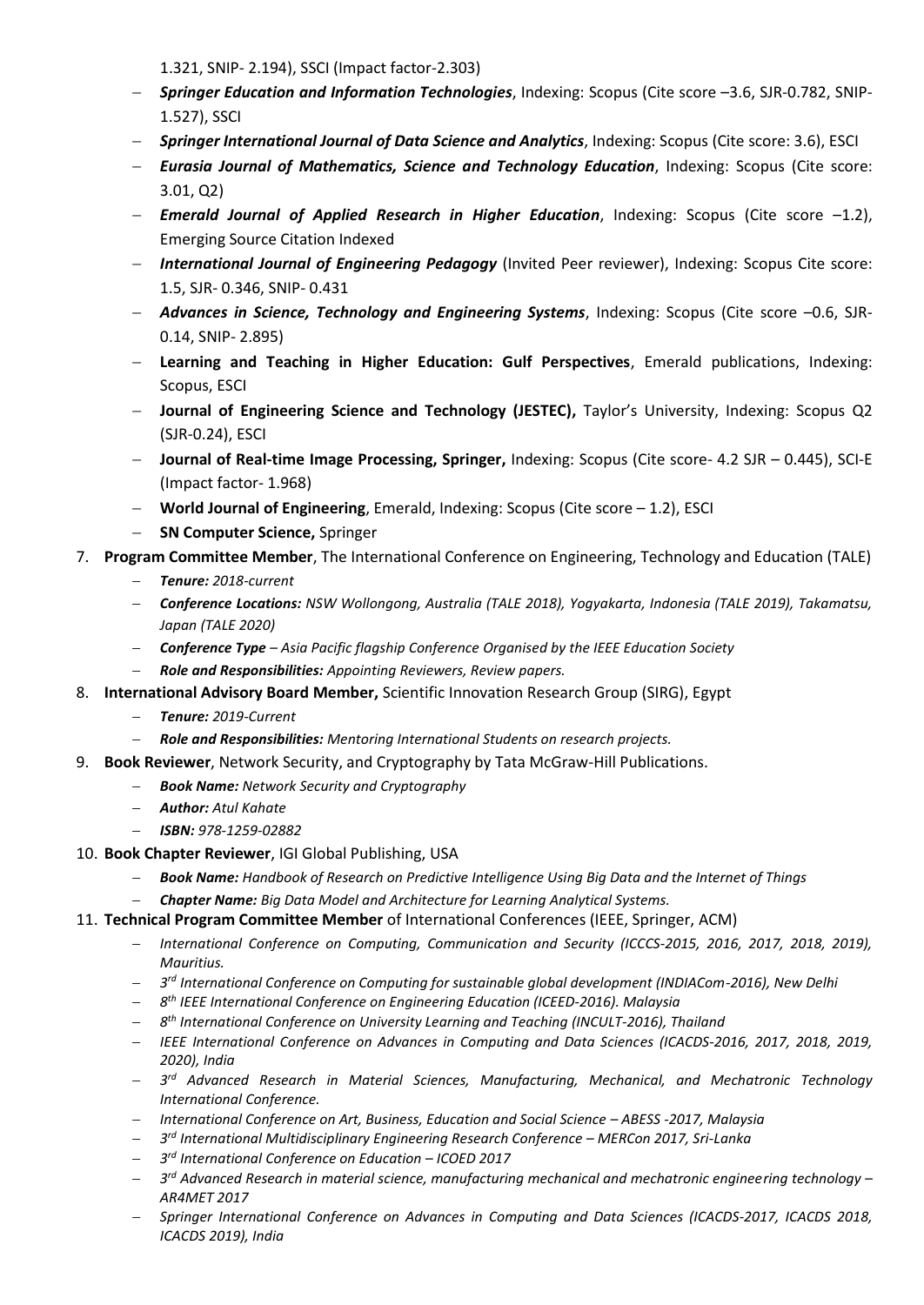- − *The 5th and 6th International Conference on System Modelling & Advancement in Research Trends (SMART), India*
- − *3rd international conference on information in business and technology management*
- − *World of multidisciplinary research and application conference*
- − *International conference on innovative computing and communication, India*
- − *Information Technology Trends (ITT) 2019 and 2020, Dubai*
- − *5 th IEEE International Conference on Computing, Communication and Security (ICCCS -2020)*

# **IN V I T A T I O N S**

#### **International Level**

- **Session Chairperson,** IEEE International Conference on Science and Technology (TICST-2017), Pathum Thani, Thailand, jointly organized by Rajmangala University of Technology (Thailand), National Pingtung University (Japan), and Islamic University (Indonesia).
- **Special Session Chairperson (session topic: Research Directions and Innovations in Engineering Education) ,** IEEE 4th INDIACom- 2017, New Delhi, India
- **Conference Convener**, 4th Springer International Conference on Advances in Computing and Data Sciences (ICACDS -2020, University of Malta, Europe)
- **Conference Co-Convener**, 3rd International Conference on Advances in Computing and Data Sciences (ICACDS 2019), New Delhi, India
- **Session Chair-** 3<sup>rd</sup> International Conference on Advances in Computing and Data Sciences (ICACDS -2019), New Delhi, India
- **Session Chair-** 4<sup>th</sup> International Conference on Advances in Computing and Data Sciences (ICACDS -2020), Malta (Virtual due to COVID-19)
- **Session Chair-** Conference on Smart and Intelligent Learning for Information Optimization (CONSILIO)-2020, Goa, India (Virtual due to COVID-19)
- **Session Chair,** Asia-Pacific's Flagship conference TALE 2020, hosted by IEEE Education Society, Japan (Virtual due to COVID-19).
- **Session Chair,** International conference on IoT-SIAC, Thakur College of Engineering and Technology, Mumbai, India (Virtual due to COVID-19).
- **Session Chair-** 5<sup>th</sup> International Conference on Advances in Computing and Data Sciences (ICACDS -2020), Nashik, Maharashtra (Virtual due to COVID-19)

## **H O N OR S A N D A W A R D S**

### **International Level**

- **Best Reviewer Award** from Asia-Pacific's Flagship conference TALE 2020, IEEE Education Society.
- **Appreciation letter for excellency in review process** from Conference Chair of IEEE MERCon – 2017, University of Moratuwa, Sri-Lanka
- **Appreciation letter** from Conference Chair of IEEE TALE -2018-2020, IEEE Education Society.







### **National Level**

- **Appreciation Award for Best Faculty,** NMIMS University, India
	- − *Appreciation award of "Best faculty in Computer Engineering" from NMIMS University for 3 years of career.*
	- − *The award was a testimonial of contribution in the field of Teaching, Research,*



MUKESH PATEL SCHOOL OF TECHNOLOGY MANAGEMENT & ENGINEERING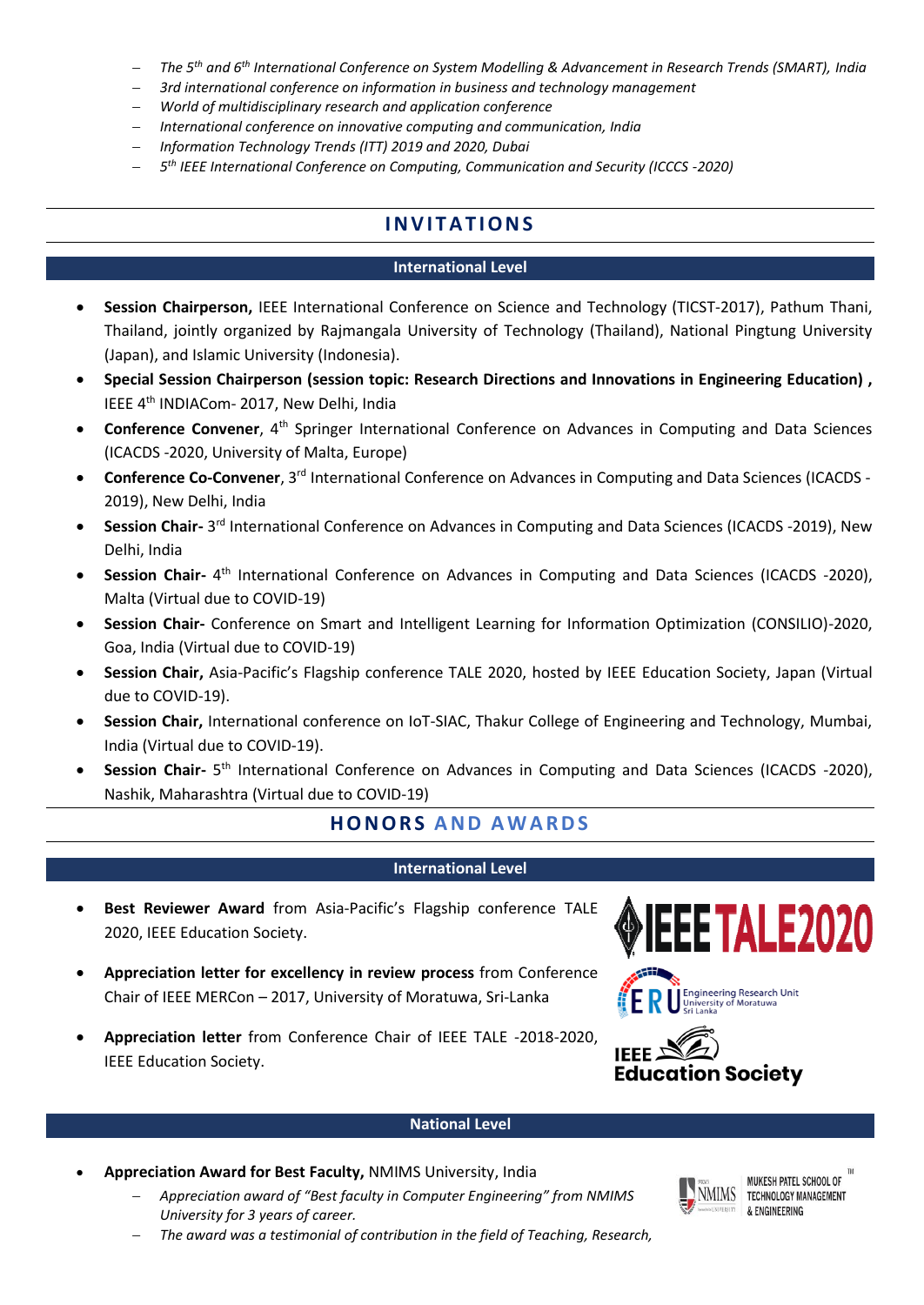*and Mentoring for students studying at NMIMS University.* 

- **Best Young Researcher (Below 40 years) Award** by GSIR Foundation, India in IARE Awards-2019, New Delhi, India
	- − *Conferred an award of "Best Young Researcher (Below 40 Years)" in the International Academic and Research Excellence Award (IARE- 2019).*
	- − *After strict scrutiny and on the recommendation of external experts for this Award, it has been chosen among a few outstanding persons from India and Overseas*.
- **Special Award in Education,** S.K.S. Sangh (2017 and 2019), Mumbai
	- − *Special award in the education field for research work in Computer Science and Education by S.K.S. Sangh, Mumbai.*
	- − *The award was a testimony of my hard work in research, bringing new pedagogy in the education field and mentoring to the students.*
- **Best Research Paper Award,** VCMT-2015, Multidisciplinary conference, Mumbai

# **RE S E A R C H P U B L I C A T IONS**

#### **Journal Publications**

- 1. **Churi, P**., Kalelkar, M., & Save, B. (2014). JSH Algorithm: A Password Encryption Technique using Jumbling-Salting-Hashing. *International Journal of Computer Applications*, *92*(2).
- 2. **Churi, P. P**., Bondre, S., & Gavankar, N. (2017). Honey-patterns: Recognizing Pattern-based Attacks on Websites. *International Journal of Computer Applications*, *161*(9)
- 3. **Churi, P. P.,** & Mistry, K. (2017). DE-PRE Tool for Detection and Prevention from Input Validation Attacks on Website.
- 4. **Churi, P. P**., & Deshmukh, S. (2017). Multimedia Transfer using Wireless LAN: A Case Study. *International Journal of Computer Applications*, *167*(7).
- 5. **Churi, P. P.,** "Technology in Teaching: India's Perspective", International Education and Research Journal, Vol 3, no 7(2017).
- 6. **Churi, P. (2017).** E-commerce security with secure electronic transaction protocol: A survey and implementation. *International Journal of Advanced Research in Computer Science*, *8*(8).
- 7. **Churi, P. P.** Performance Analysis of Data Encryption Algorithm, *International Journal of Recent Technology and Engineering (IJRTE),* Volume-8 Issue-3, September 2019
- 8. **Churi, P. P**, Deshmukh S., DNS Encryption using Innovative Algorithm, *International Journal for Research in Engineering Application & Management*, Volume 4 , Issue 2
- 9. **Churi, P. P.,** & Pawar, A. V. (2019). A Systematic Review on Privacy-Preserving Data Publishing Techniques. *Journal of Engineering Science & Technology Review*, 12(6).
- 10. Kalelkar, M., **Churi, P.,** & Kalelkar, D. (2014). Implementation of model-view-controller architecture pattern for business intelligence architecture. *International Journal of Computer Applications*, *102*(12).
- 11. Savla, Y., & **Churi, P. P.** (2019). An Era of Cloud ERP: Significant Differentiation with Premise ERP. *Global Journal of Computer Science and Technology*.
- 12. Mistry, K., & **Churi, P.** Development of Innovative Course Outcomes: using SMART Goals.", *International Journal of Recent Technology & Engineering (IJRTE)*, 2019.
- 13. Oruganti, R., Shah, S., Pavri, Y., Prasad, N., & **Churi, P.** (2017). JSSecure: A Secured Encryption Strategy for Payment Gateways in E-Commerce. *Circulation in Computer Science*, *2*(5), 13-17.
- 14. Jamar, R., Rajpopat, J., **Churi, P.,** & Lekhrajani, S. (2017). Data analytics in banking. *International Journal of Advanced Research in Computer Science*, *8*(9).
- 15. Dighe, S., Jain, M., Desai, A., Desai, Y., Reddy, M., & **Churi, P.** (2017). Analysis of Smart Store Solutions Using Proximity Technologies. *International Journal of Advanced Research in Computer Science*, *8*(9).
- 16. Jindal, F., Jamar, R., & **Churi, P.** (2018). Future and challenges of internet of things. *International Journal of Computer Science & Information Technology (IJCSIT) Vol*, *10*, 13-25.

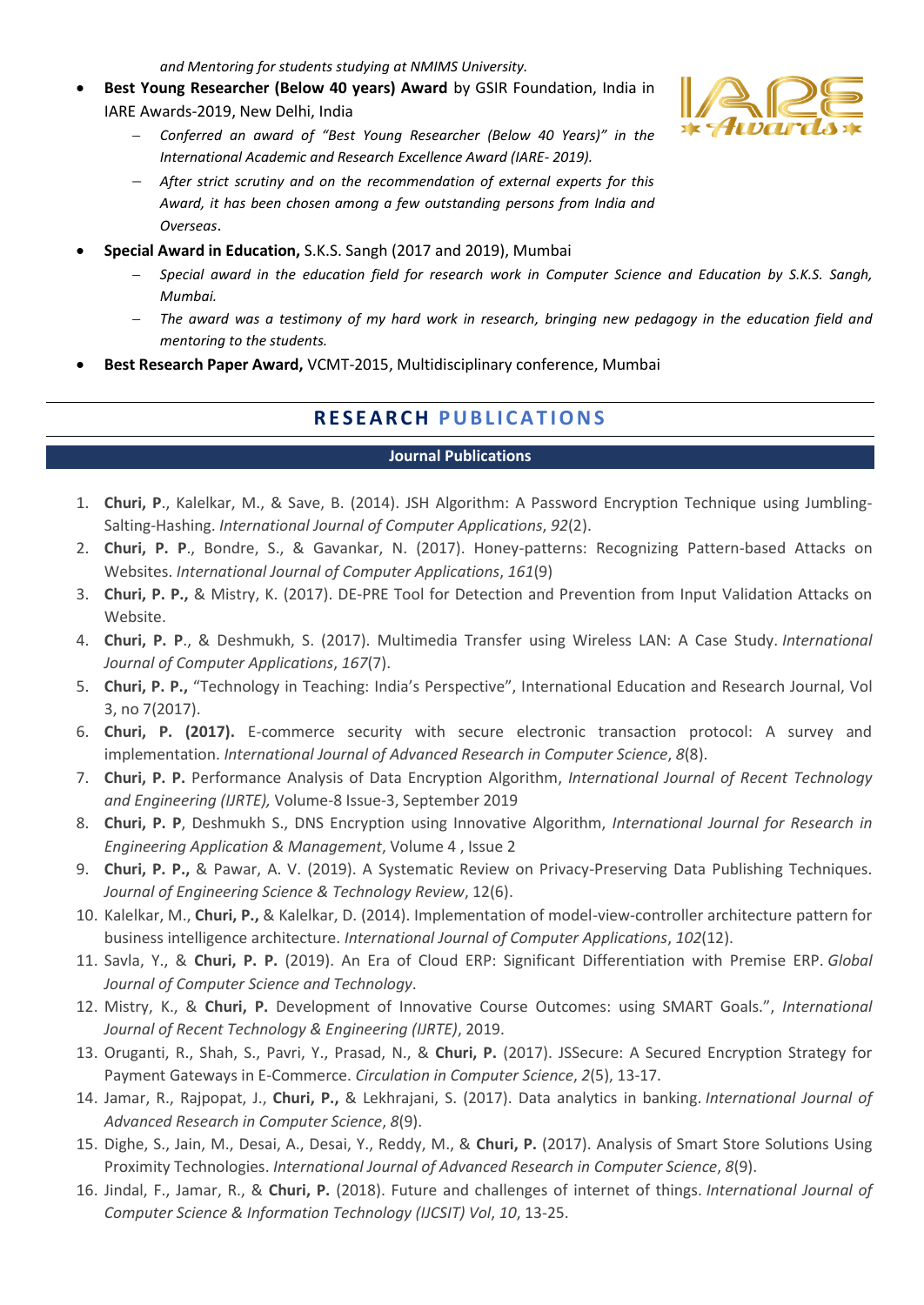- 17. Vichare, A., **Churi, P**, "Experiences of Teaching Computer Network Course through Lesson Outcomes" *International Journal of Innovative Technology and Exploring Engineering (IJITEE),* 2019
- 18. Kagalwalla, N., Garg, T., **Churi, P**., & Pawar, A. (2019). A survey on implementing privacy in healthcare: An indian perspective. *International Journal of Advanced Trends in Computer Science and Engineering*, 8(3), 963-682.
- 19. Kapoor, V., Singh, R., Reddy, R., & **Churi, P.** (2020). Privacy Issues in Wearable Technology: An Intrinsic Review. *Available at SSRN 3566918*.
- 20. Gupta, R., Doshi, A., Dharadhar, S., & **Churi, P.** Conceptual Architecture of CloudJS Encryption Algorithm.
- 21. Garg, T., Kagalwalla, N., **Churi, P.,** Pawar, A., & Deshmukh, S. (2020). A survey on security and privacy issues in IoV. *International Journal of Electrical and Computer Engineering*, *10*(5), 5409.
- 22. Vartak, M., Reddy, R., **Churi, P.**, Image Encryption using Jumbling-Salting Algorithm, *International Journal of Innovative Technology and Exploring Engineering (IJITEE)* ISSN: 2278-3075, Volume-8 Issue-12S, October 2019
- 23. **Churi, P.**, Rao, NT., "Teaching Cybersecurity course in the classrooms of NMIMS University", *International Journal of Modern Education and Computer Science (IJMECS)*, Mecs-Press.
- 24. Reddy, R., Singh, R., Kapoor, V., & **Churi, P.** (2020). Joy of Learning Through Internet Memes. *International Journal of Engineering Pedagogy*, *10*(5).
- 25. **Churi, P**, Kubadia, A., Shah, Y., Idnani, D., Experiences of conducting online test during COVID19 Lockdown: A Case Study of NMIMS University*, International Journal of Engineering Pedagogy* (iJEP)**.**
- 26. Singh, R., Reddy, R., Kapoor, V., & **Churi, P.** (2020). K-means Clustering Analysis of Crimes on Indian Women. *Journal of Cybersecurity and Information Management (JCIM) Vol*, *4*(1), 5-25.
- 27. Asad, M. M., Hussain, N., Wadho, M., Khand, Z. H., & **Churi, P. P.** (2020). Integration of e-learning technologies for interactive teaching and learning process: an empirical study on higher education institutes of Pakistan. *Journal of Applied Research in Higher Education*.
- 28. Sharma, A., Singh, R., **Churi, P.,** & Mali, M. Innovative Course Delivery using Analyze–Group–Design–Optimize (AGDO) Methodology: Case Study of Entity-Relationship Model.
- 29. Gupta, R., Dharadhar, S., & **Churi, P.** CloudJS File Encryption Algorithm for Cloud Environment, *International Journal Forensic Software Engineering*, Vol-3, Issue 1.
- 30. Sharma, A., Singh, R., **Churi, P.,** & Mali, M. Innovative Course Delivery using Analyze–Group–Design–Optimize (AGDO) Methodology: Case Study of Entity-Relationship Model.
- 31. **Churi P**, Mistry K, Soni M, Dhiman G, Online Learning in COVID-19 Pandemic: An empirical study of Indian and Turkish Higher Education Institutions, World Journal of Engineering
- 32. Miranda-Calle, J. D., Reddy, V., Dhawan, P., & **Churi, P.** (2021). Exploratory data analysis for cybersecurity. *World Journal of Engineering*.
- 33. Singh, R., Timbadia, D., Kapoor, V., Reddy, R., **Churi, P.,** & Pimple, O. (2021). Question paper generation through progressive model and difficulty calculation on the Promexa Mobile Application. *Education and Information Technologies*, 1-29.
- 34. **Churi, Prathamesh;** Pawar, Ambika; Abdulmuhsin, Amir, Perception of Privacy issues and awareness in healthcare Knowledge Management Systems: Empirical Study in Indian Healthcare Context, International Journal of Organizational Analysis
- 35. Soni M, Dhiman G, **Churi P**, Hybridizing Convolutional Neural Network for Classification of Lung diseases, International Journal of Swarm Intelligence Research (IJSIR)

#### **Conference Publications**

- 1. **Churi, P. P.,** Ghate, V., & Ghag, K. (2015, November). Jumbling-Salting: An improvised approach for password encryption. In *2015 International Conference on Science and Technology (TICST)* (pp. 236-242). IEEE.
- 2. **Churi, P. P.,** Ghag, K.,. "Model-V iew-Controller Architecture Pattern in Business Intelligence." *National Multidisciplinary Conference on Commerce, Management and Technology*, VCMT -2015.
- 3. **Churi, P. P.,** Wagh, S., Kalelkar, D., & Kalelkar, M. (2016, March). Model-view-controller pattern in BI dashboards: Designing best practices. In *2016 3rd International Conference on Computing for Sustainable Global Development (INDIACom)* (pp. 2082-2086). IEEE.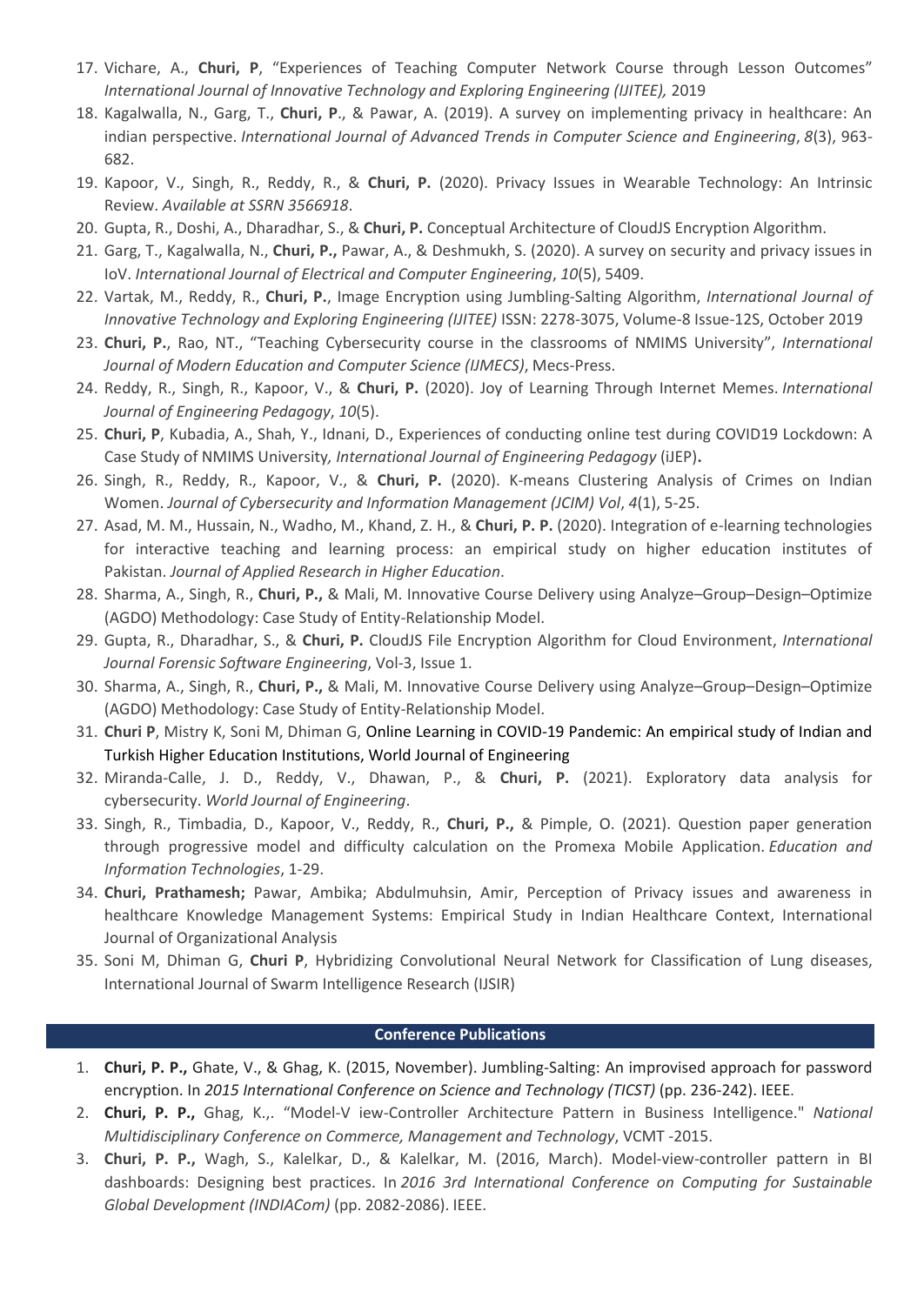- 4. **Churi, P.,** Mistry, K., Dhruv, A., & Wagh, S. (2016, December). Alchemizing Education System By Developing 5 Layered Outcome Based Engineering Education (OBEE) Model. In *2016 IEEE 4th International Conference on MOOCs, Innovation, and Technology in Education (MITE)* (pp. 338-345). IEEE.
- 5. A. Churi, A. Bhat, R. Mohite, and **P. P. Churi**, "E-zip: An electronic lock for the secured system," 2016 IEEE International Conference on Advances in Electronics, Communication and Computer Technology (ICAECCT), Pune, India, 2016, pp. 45-49.
- 6. Jamar, R., Sogani, A., Mudgal, S., Bhadra, Y., & **Churi, P.** (2017, May). E-shield: Detection and prevention of website attacks. In *2017 2nd IEEE International Conference on Recent Trends in Electronics, Information & Communication Technology (RTEICT)* (pp. 706-710). IEEE.
- 7. Prasad, M. N., Oruganti, M. R., Shah, M. S., Pavri, M. Y., & **Churi, P.** (2018, July). Improvised E-commerce Transaction Security using JSSecure Algorithm. In *2018 IEEE International Conference on System, Computation, Automation and Networking (ICSCA)* (pp. 1-7). IEEE.
- 8. Jamar, R., Sogani, A., Mudgal, S., Bhadra, Y., & **Churi, P. P.** (2018, July). Website Attack Prevention Using E-Shield as a IDPS Tool. In *2018 IEEE International Conference on System, Computation, Automation and Networking (ICSCA)* (pp. 1-7). IEEE.
- 9. Jindal, M. F., Mudgal, M. S., Choudhari, M. V., & Churi, **M. P. P.** (2018, November). Emerging trends in Internet of Things. In *2018 Fifth HCT Information Technology Trends (ITT)* (pp. 50-60). IEEE.
- 10. Bakhtiani, R., Gandhi, M., **Churi, P.,** & Gupta, P. (2018, September). Big Data Strategies–A Review and Survey. In *2018 4th International Conference on Applied and Theoretical Computing and Communication Technology (iCATccT)* (pp. 287-293). IEEE.
- 11. Bali, M. U., Udgata, M. N., & Churi, **M. P. P.** (2018, November). Symmetric Jumbling-Salting Encryption Algorithm for Files. In *2018 Fifth HCT Information Technology Trends (ITT)* (pp. 82-86). IEEE.
- 12. Pawar, A., Ahirrao, S., & **Churi, P. P.** (2018, November). Anonymization techniques for protecting privacy: A survey. In *2018 IEEE Punecon* (pp. 1-6). IEEE.
- 13. Agrawal, U., Koshy, I., & **Churi, P. P**. (2019, March). A Role of Blockchain in IoT and Financial Applications. In *2019 International Conference on Vision Towards Emerging Trends in Communication and Networking (ViTECoN)* (pp. 1-7). IEEE.
- 14. Iyer, A., Bali, S., Kumar, I., **Churi, P.,** & Mistry, K. (2019, April). Presentation Abstraction Control Architecture Pattern in Business Intelligence. In *International Conference on Advances in Computing and Data Sciences* (pp. 666-679). Springer, Singapore.
- 15. Kagalwalla, N., & **Churi, P. P**. (2019, September). Cybersecurity in Aviation: An Intrinsic Review. In *2019 5th International Conference on Computing, Communication, Control And Automation (ICCUBEA)* (pp. 1-6). IEEE.
- 16. Jain, A., Shah, D., & **Churi, P.** (2019, September). A Review on Business Intelligence Systems Using Artificial Intelligence. In *International Conference on Computational Vision and Bio Inspired Computing* (pp. 1023-1030). Springer, Cham.
- 17. Joshi, S., Rambola, R., **Churi, P.** Evaluating Artificial Intelligence in Education for Next Generation, Journal of Physics, Conference on Smart and Intelligent Learning for Information Optimization (CONSILIO)-2020.
- 18. Oruganti, R., **Churi, P.,** A Systematic Survey on Cryptographic methods used for key management in Cloud Computing, *International Conference on Innovative Computing and Communications-2021*

#### **Book Edited**

- **Data Protection and Privacy in Healthcare: Research and Innovations",** CRC Press, Taylor and Francis LLC,
	- − *Editors: Dr. Ahmed Elngar, Dr. Ambika Pawar, Prathamesh Churi*
	- − *ISBN Number: 978-0-367-50108-2*
	- − *Description: The aim of the edited book is to bring out research in Data Protection and Privacy in healthcare and addresses the issues of Privacy in newer technologies. The book will provide a forum for enthusiastic researchers on all topics related to data privacy technologies, Policies, breaches in privacy considering healthcare as a multidisciplinary domain.*
- **Technology and Tools in Engineering Education: Research and Innovations,** CRC Press, Taylor and Francis LLC,
	- − *Editors: Prathamesh Churi, Dr. Vishal Kumar, Dr. N T Rao, Dr. Utku Kose*
	- − *ISBN Number: 978-0-367-60774-6*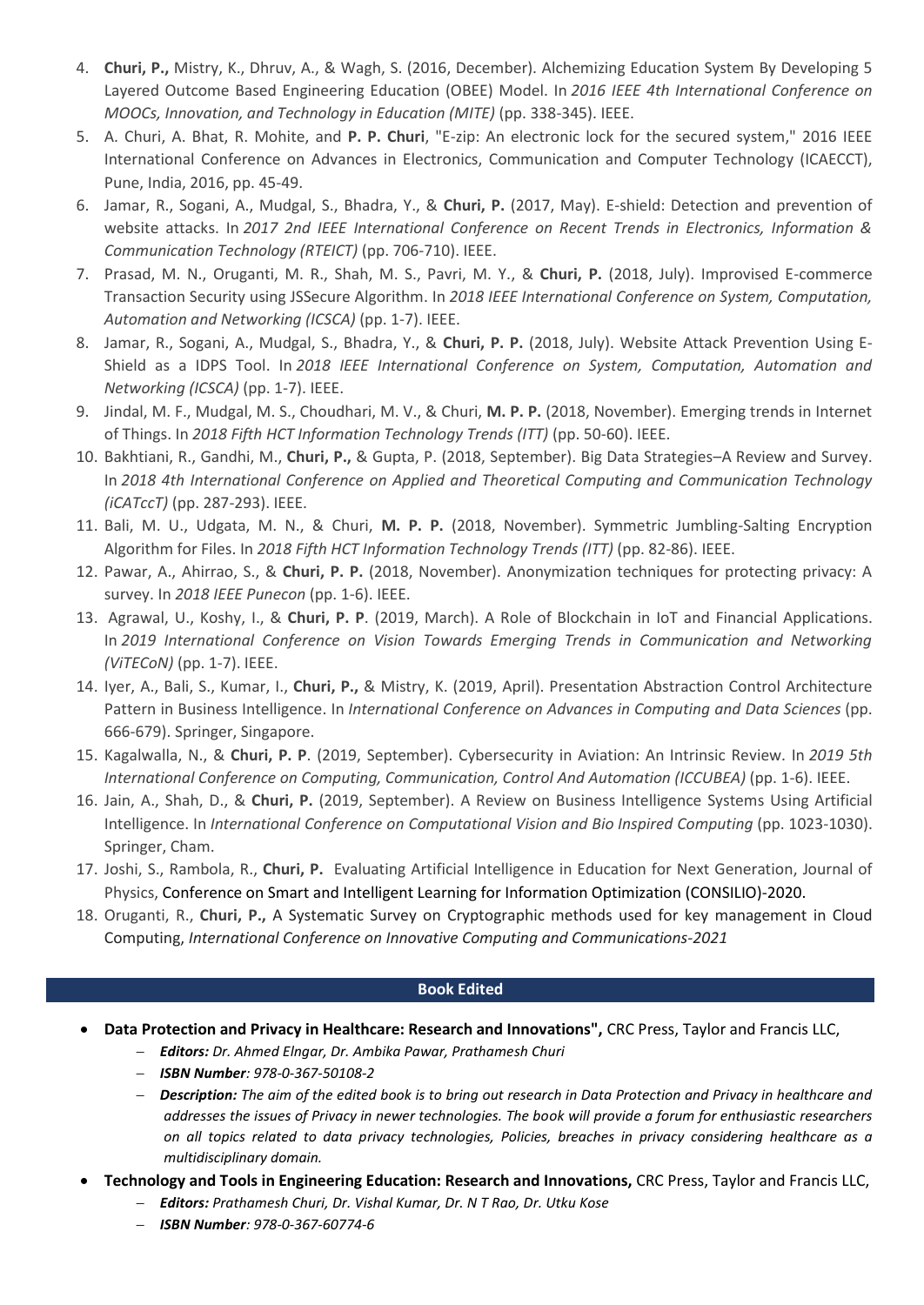- − *Description: The book explores the innovative and research methods of teaching learning process. The book focuses on the use of technology in the field of education. Technology can reduce the tremendous effort given by students to gather some printed book and journals for acquiring knowledge and increase students; focus on more important knowledge gathering process. Equally important, technology can represent education in ways that help students understand latest concepts and ideas. The Education Technology also enables teachers to integrate project-based learning.*
- **Innovative Education Technologies for 21st Teaching and Learning,** CRC Press, Taylor and Francis LLC
	- − *Editors: Dr. Asad, Dr. Sherwani, Dr. Hassan, and Prof. Churi*
	- − *ISBN Number: 978-0-367-69904-8*
	- − *Description: this proposed book will highlight all the aspects of innovative 21st century educational technologies and skills which can enhance the teaching and learning process on the broader spectrum based on the best practices around the globe. Also, the challenges and how those challenges can be mitigated by technology which educational institutions are facing due to COVID-19 pandemic for teaching and learning will be highlight in this book.*

#### **Special Issue**

- **Research Directions and Innovation Data Protection and Privacy in Healthcare**, Journal of Cyber Security and Information Management, ASPG Publisher
	- − *Total Number of papers accepted: 5*
	- − *Role: Guest Editor-in-Chief*
	- − *Link: <http://americaspg.com/articleslist/2/102/85>*
	- − *Description: The aim of this Special Issue is to bring out research in data protection and privacy in healthcare and address the issues of privacy in new technologies. The special issue will provide a forum for enthusiastic researchers on all topics related to data privacy technologies, policies, and breaches in privacy, while considering healthcare as a multidisciplinary domain. The special issue also welcomes other timely aspects of privacy in the healthcare field, such as in usable security, the internet of things, cloud computing, cryptography, and big data.*

#### **Research Collaboration**

#### **Research Mentor,** Cerebranium European Start-up.

• *Project Name: AI based Proctoring System and Education Management*



#### **Patents**

- Patent: *Lightweight Vehicle to Infrastructure Message Verification Method for VANET*, (Patent number 202021032638), Filed: July 30,2020, Status: Published
- Patent: *Method for predicting disease using machine learning* (Patent number- 202011032563), Filed: July 29, 2020, Status: Published
- Patent: *Crusher Apparatus for Decomposable Goods* (Patent number-332466-001), Filed: August 28,2020, Status: Published
- International Patent (Australia): *Velocity and Network Condition Based Network Selection Method for WiMAX/WLAN Integrated Networks* (Patent number- 2020102358), Status: Granted
- International Patent (Australia): *Privacy-preserving Authentication and Key Management Protocol for Health Information System* (Patent number: 2021101195), Status: Granted (March 7, 2021)

# **CA P S T O N E P R O J E C T S**

#### **Projects Undertaken**

• **Honey pot Security for website testing (B.E Project)**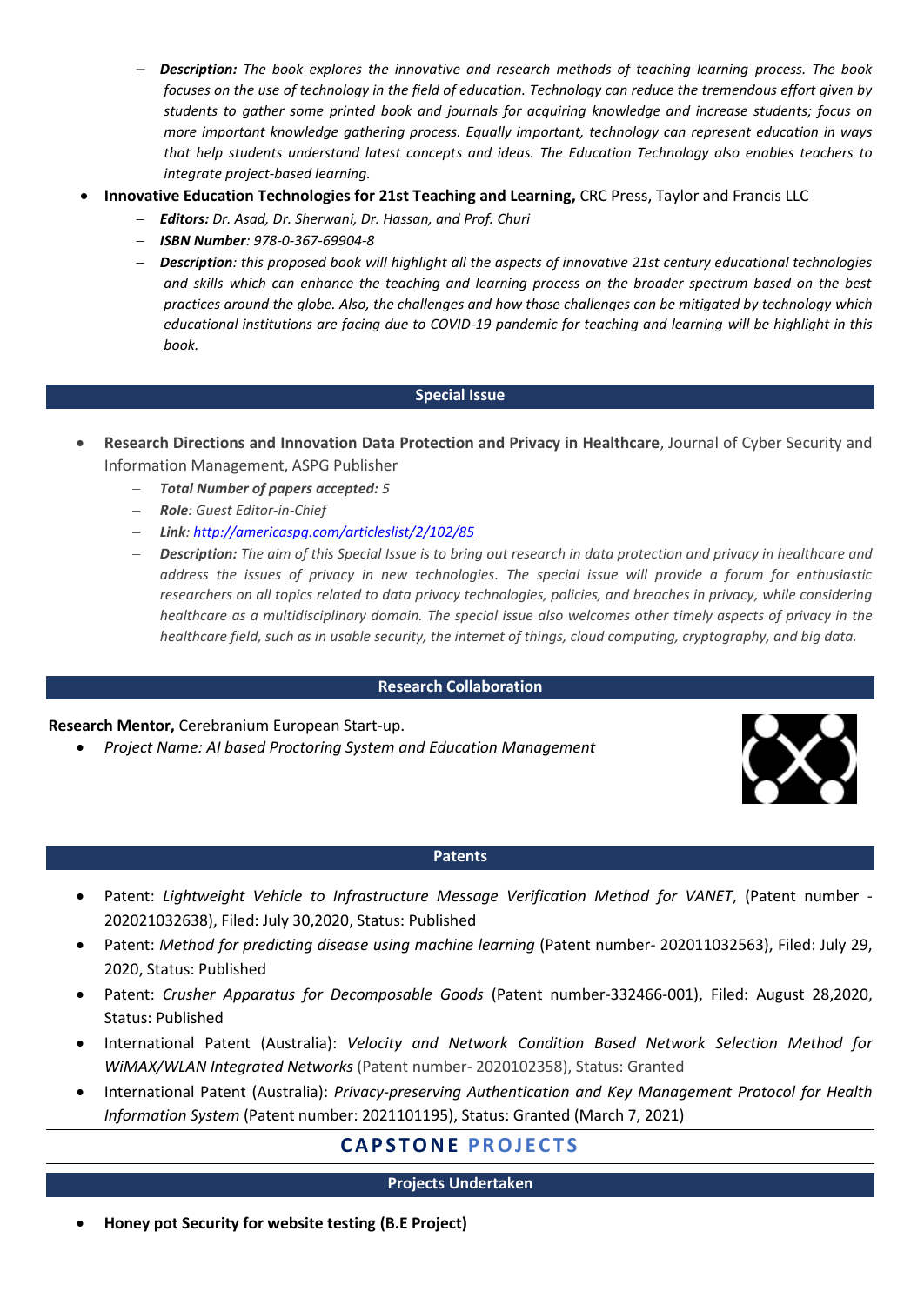- − *Duration: August 2012 to May 2013*
- − *Project partners: Ms. Shreya Bondre, Ms. Neha Gavankar*
- − *Project Description: The project tracks the user activity on a particular website. The numbers of possible attacks are already coded in the script. If any user tries to perform malicious action on website, the tracking code will track the user's statistics like IP address, host address, timing parameters, type of attack etc. We have used PHP-MySQL platform for coding.*
- − *Outcome: A Research paper is published in International Journal of Computer Applications, NY, USA*
- **Jumbling- Salting: An Improvised Approach for Password Encryption (M.E Project)**
	- − *Duration: June 2014- June 2015*
	- − *Project Mentors: Prof. Kranti Ghag, Prof. Vaishali Ghate*
	- − *Project Description: This Project presents an improvised approach for password encryption. The major aspect of password protection issue is to secure it by means of encryption process. In cryptanalysis, dictionary attacks or brute force attacks are the most common ways of cracking passwords. A new approach for improvising the scheme of password encryption is to use the process of Jumbling-Salting (JS). In order to augment the security aspect regarding passwords, we are devising JS algorithm which prevents dictionary and brute force attacks by increasing the length of cipher text in a considerable limit. In this algorithm, the jumbling process selects characters from pre-defined character set and adds them into the plain password using mathematical modulus (%) function; salting comprises of adding a random string into jumbled password. Ultimately AES block is implemented which obtains a fixed length version of JS algorithm which ensures that there is increase in time to crack the cipher text password, by forming a highly secured version of encrypted password.*
	- − *Outcome: A research paper is published in the International Conference on Science and Technology, 2015 organized by RMUTT University, Thailand (Indexed by Scopus and Web of Science, Total Citations – 21)*
	- **Designing Privacy Model with Access Control in Healthcare (PhD Work- Ongoing)**
		- − *Duration: January 2020- Current*
		- − *Project Mentor: Dr. Ambika Pawar*
		- − *Project Description: The research works aims at developing privacy preserving data publishing model and rolebased access control techniques.*
		- <sup>−</sup> *Outcome: Total Number of publications – 2; Total number of books edited- 1; Research proposal is accepted by RRC.*

#### **Projects Mentored**

#### • **CloudJS: A framework for cloud file encryption**

- − *Duration: July 2020 – April 2021*
- − *Students: Rhea Gupta, Sara Dharadhar*
- − *Description: Cloud computing is an extremely popular technology in today's world and its popularity arises from its ability to store, process, manage, and retrieve data from anywhere at any time. Along with its many advantages, security and privacy have proven to be a major setback for this technology. Security concerns of Cloud data include its protection from data breaches, hijacking of accounts, insider threat, malware injection, abuse of cloud services, DOS Attacks, insufficient due diligence, insecure APIs, shared vulnerabilities, and data*  loss. Encryption algorithms that address these concerns have been reviewed along with the Jumbling Salting *algorithm and its applications. The main goal of this research work is to propose a framework for cloud encryption using the CloudJS algorithm and to compare the results for the same.*
- − *Outcome: A Review paper is published in Inderscience International Journal on Software Forensic Engineering*
- **Privacy framework using data tagging and role-based access control**
	- − *Duration: July 2020 – April 2021*
	- − *Students: Navid Kagalwalla, Tanvi Garg*
	- − *Description: The project aims to design and develop a system which assigns data tags to healthcare data depending on the sensitivity of information. This data would then undergo anonymization by using the ARX tool to prevent membership or attribute disclosure attacks. It implements policies for role-based access control which enable only authorised and authenticated individuals to view the healthcare data. This would enable the secure sharing and viewing of healthcare data.*

### **S P E A K E R I N V I T A T I O N**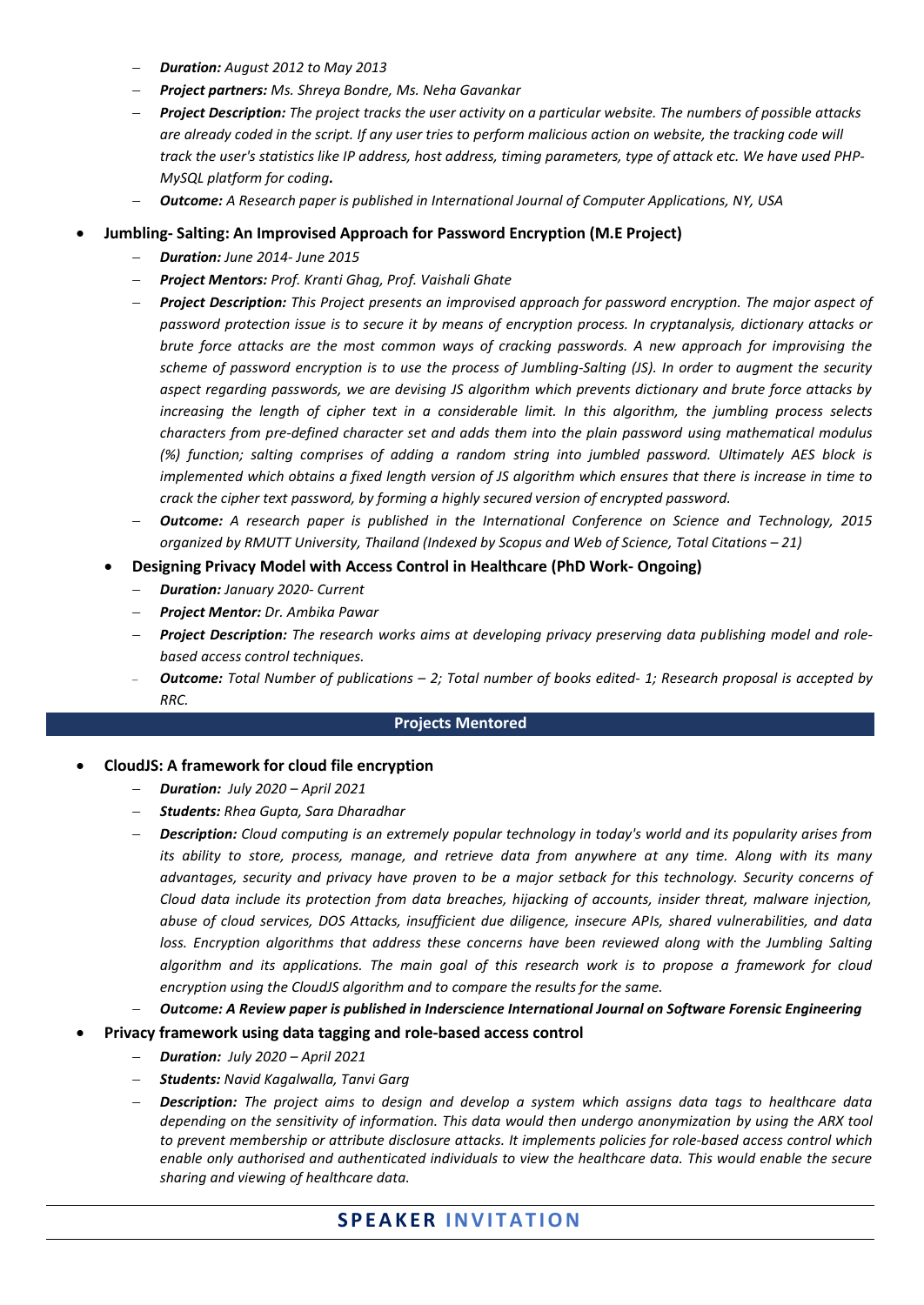- **Keynote Speaker,** *Springer International Conference on Advances in Computing and Data Sciences,* Privacy Preserving Data Publishing
- **Guest Lecture,** Pillars of Digital India, *AICTE-ISTE approved Short Term Training Program (STTP) on Digitization and E-Governance. Spoken on architecture,* Organized by St. Francis Institute of Technology, Mumbai
- **Guest Lecture,** Information Security in *Kala Vidya Mandir Polytechnic College, affiliated to Maharashtra State Board of Technical Education, Mumbai*
- **Guest Lecture**, Project Management, *Kala Vidya Mandir Polytechnic College, affiliated to Maharashtra State Board of Technical Education, Mumbai*
- **Guest Lecture**, Research Paper Writing, Organized by:
	- − *Patkar- Varde College (Affiliated to University of Mumbai)*
	- − *D. J. Sanghavi College of Engineering (An Autonomous Engineering under University of Mumbai)*
	- − *NMIMS Mukesh Patel School of Technology Management and Engineering, Mumbai*
- **Guest Lecture,** Writing Effective Review Paper, Organized by:
	- − *Network for the Open Web, MPSTME, Mumbai*
	- − *ACM Chapter, VIT Mumbai*
- **Guest Lecture,** Data Privacy in Healthcare, Organized by Biomedical Student Association, VIT, Mumbai
- **Guest Lecture,** Importance of Research, Department of Computer Science & IT Kathua Campus, University of Jammu, J&K (India)

# **C E R T I F I C A T I O N S**

### **Certifications on Research**

- *Fundamentals of Peer Review,* Elsevier Research Academy, Elsevier Publications.
- *Focus on Peer Review,* Springer Nature, Springer Publications.

### **Certifications on Engineering and Technology**

- *Android Certified Programmer,* Monster India Channel Partner in collaboration with Suven Consultants.
- *Basics of Python Programming Language***,** Udemy Certification
- *Dale Carnegie Training for Professionals*, Dale Carnegie
- *Basics of R Programming Language*, Udemy Certification
- *Data Anonymization and GDPR,* Udemy Certification

## **Certifications on Leadership**

- **Leadership Development for Engineers Specialization**, Rice University, Courseera Certification (3 Months)
	- − *Self-awareness and Effective leader (4 Week certification)*
	- − *Relationship Management (4 Week certification)*
	- − *Personal leadership development and leading high-performance teams (4-week certification)*

# **PR O F E S S I O N A L T R A I N IN G**

### **Professional Courses**

- ISTE approved Short Term Training Program (STTP) on Advance Data Mining: Tools and Techniques, 1-Week training program organized by Information Technology Department, SAKEC, University of Mumbai.
- ISTE approved Short Term Training Program (STTP) on Cloud Computing, 1-Week training program organized by Information Technology Department, VCET, University of Mumbai.
- ISTE approved Short Term Training Program (STTP) on Internet of Things IoT), 1-Week training program organized by Information Technology Department, VCET, University of Mumbai.
- Faculty Development Program on Cyber Security: Trends and Techniques, Indian Institute of Technology, Patna